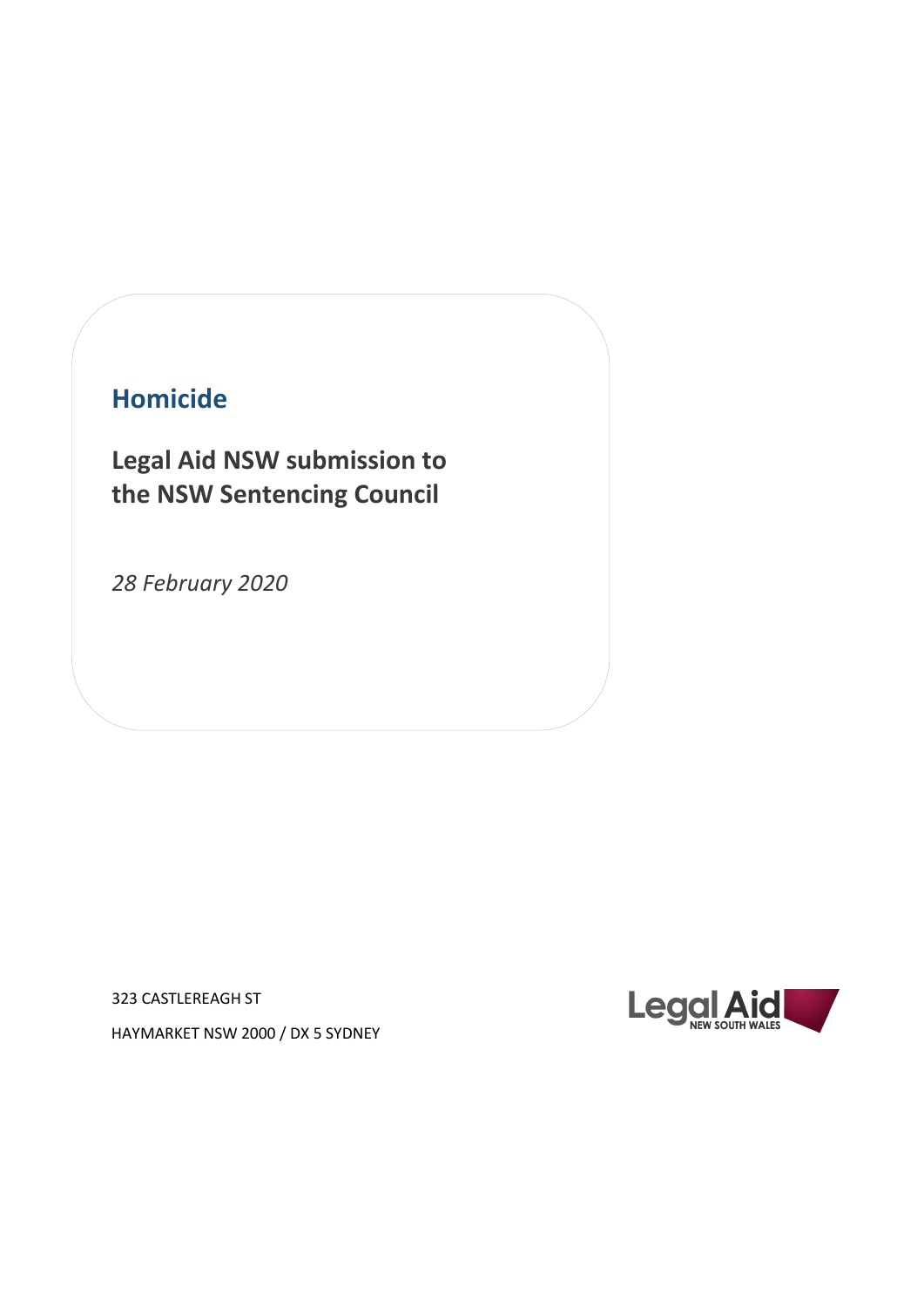## **About Legal Aid NSW**

The Legal Aid Commission of New South Wales (**Legal Aid NSW**) is an independent statutory body established under the *Legal Aid Commission Act 1979* (NSW). We provide legal services across New South Wales through a state-wide network of 24 offices and 221 regular outreach locations, with a particular focus on the needs of people who are socially and economically disadvantaged.

We assist with legal problems through a comprehensive suite of services across criminal, family and civil law. Our services range from legal information, education, advice, minor assistance, dispute resolution and duty services, through to an extensive litigation practice. We work in partnership with private lawyers who receive funding from Legal Aid NSW to represent legally aided clients.

Legal Aid NSW provides state-wide criminal law services through the in-house Criminal Law Division and private practitioners. The Criminal Law Division services cover the full range of criminal matters before the Local Courts, District Court, Supreme Court of NSW and the

Court of Criminal Appeal as well as the High Court of Australia.

The Legal Aid NSW Domestic Violence Unit (DVU) is a specialist unit helping clients who have experienced domestic and family violence with both their legal and non-legal needs. The DVU is made up of specialist lawyers and social workers who connect with clients at crisis point. The DVU provides legal advice and representation in a range of areas including: apprehended domestic violence orders, family law, care and protection, housing, social security, credit/ debt problems, victims' support, financial assistance matters and criminal law.

Legal Aid NSW welcomes the opportunity to make a submission to the Council's review of sentencing for homicide offences. Should you require any further information, please contact:

Bridget O'Keefe Senior Law Reform Officer Strategic Law Reform unit

T: E: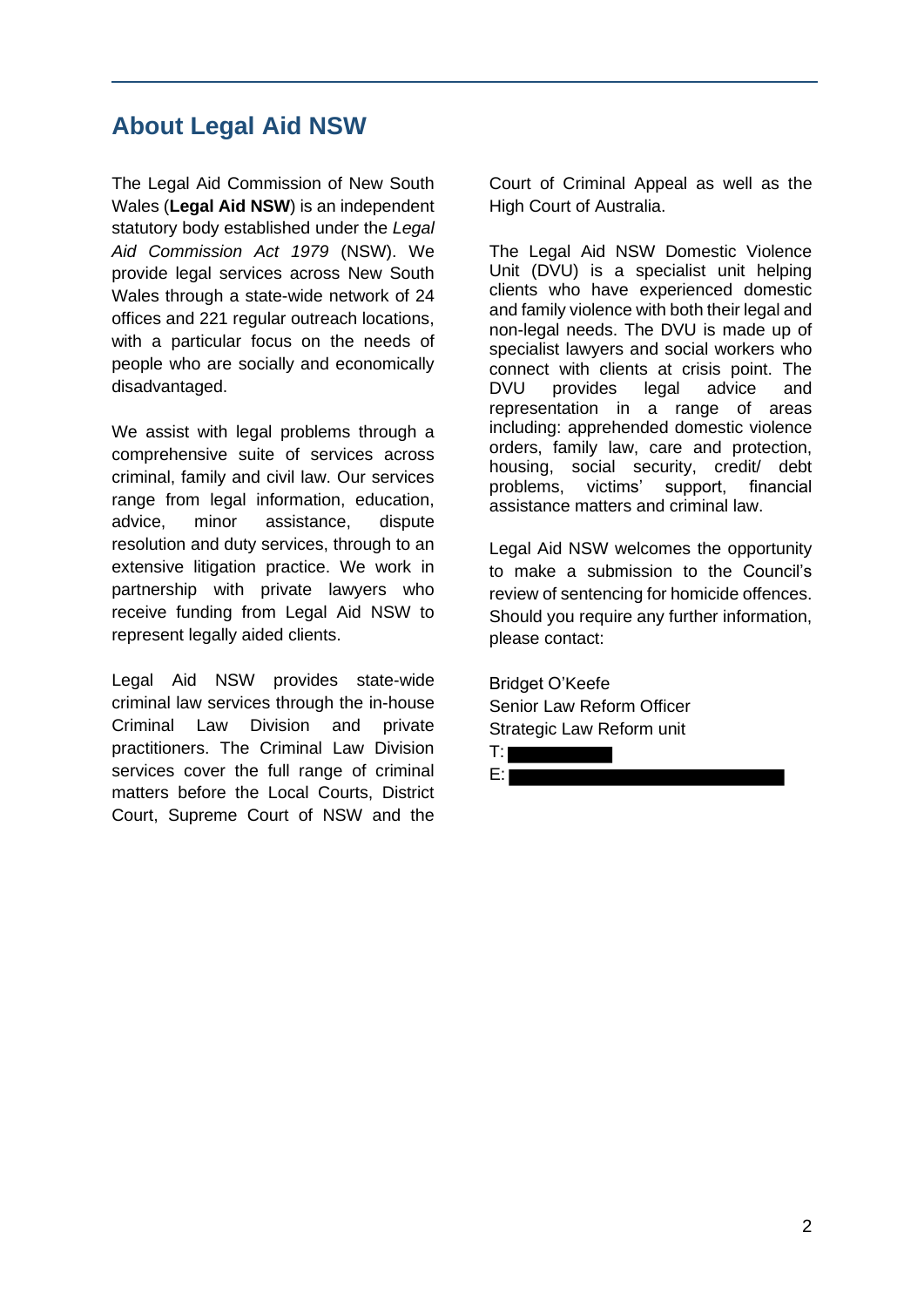## **Introduction**

We welcome the opportunity to make a further submission to the NSW Sentencing Council's (the Council) review of sentencing for murder and manslaughter, in response to the Homicide Consultation Paper (the consultation paper).

In our preliminary submission to the review,<sup>1</sup> Legal Aid NSW noted our concerns about increases to standard non-parole periods, and our general view that there was already sufficient scope for sentencing the wide range of conduct encompassed by murder and manslaughter offences. We maintain that position, except to say that we support the introduction of parole on life sentences, a reform that has been recommended by both the Council and the NSW Law Reform Commission. 2

The sentencing patterns discussed in chapter one of the consultation paper reveal that there is no inadequacy to be remedied in terms of sentencing patterns for homicide in NSW. Head sentences and non-parole periods for murder are longer than comparable jurisdictions and have increased over recent years. Our sentencing framework is effective in ensuring that penalties for these offences recognise the gravity of murder and manslaughter, while taking into account the individual circumstances of each case. As such, we consider that there is no basis on which to argue for significant change to either sentencing principles or available penalties.

Reforms based on community perceptions of leniency, as opposed to actual evidence of inadequate sentences, fail to consider the impact of education and information on community perceptions about sentencing. There is now ample research to show that community members are *more lenient* than sentencing judges once they are informed about the circumstances of the case.<sup>3</sup> For this reason, we strongly support the establishment by the Council of education initiatives such as the Victorian Sentencing Advisory Council's 'Virtual You be the Judge' program. This campaign is also accompanied by downloadable resource packages that can be used by classroom teachers to encourage critical thinking about media reports on sentencing.

Our responses to the specific questions outlined in the consultation paper are set out below.

<sup>1</sup> Legal Aid NSW, *Review of sentencing for murder and manslaughter: Preliminary submission*  (preliminary submission number PMU15), 13 March 2019.

<sup>2</sup> NSW Sentencing Council, *High-Risk Violent Offenders* (2012); NSW Law Reform Commission, *Sentencing,* Report 139 (2013).

<sup>3</sup> Sentencing Advisory Council of Victoria, *Public Opinion about Sentencing: A Research Overview* (2018).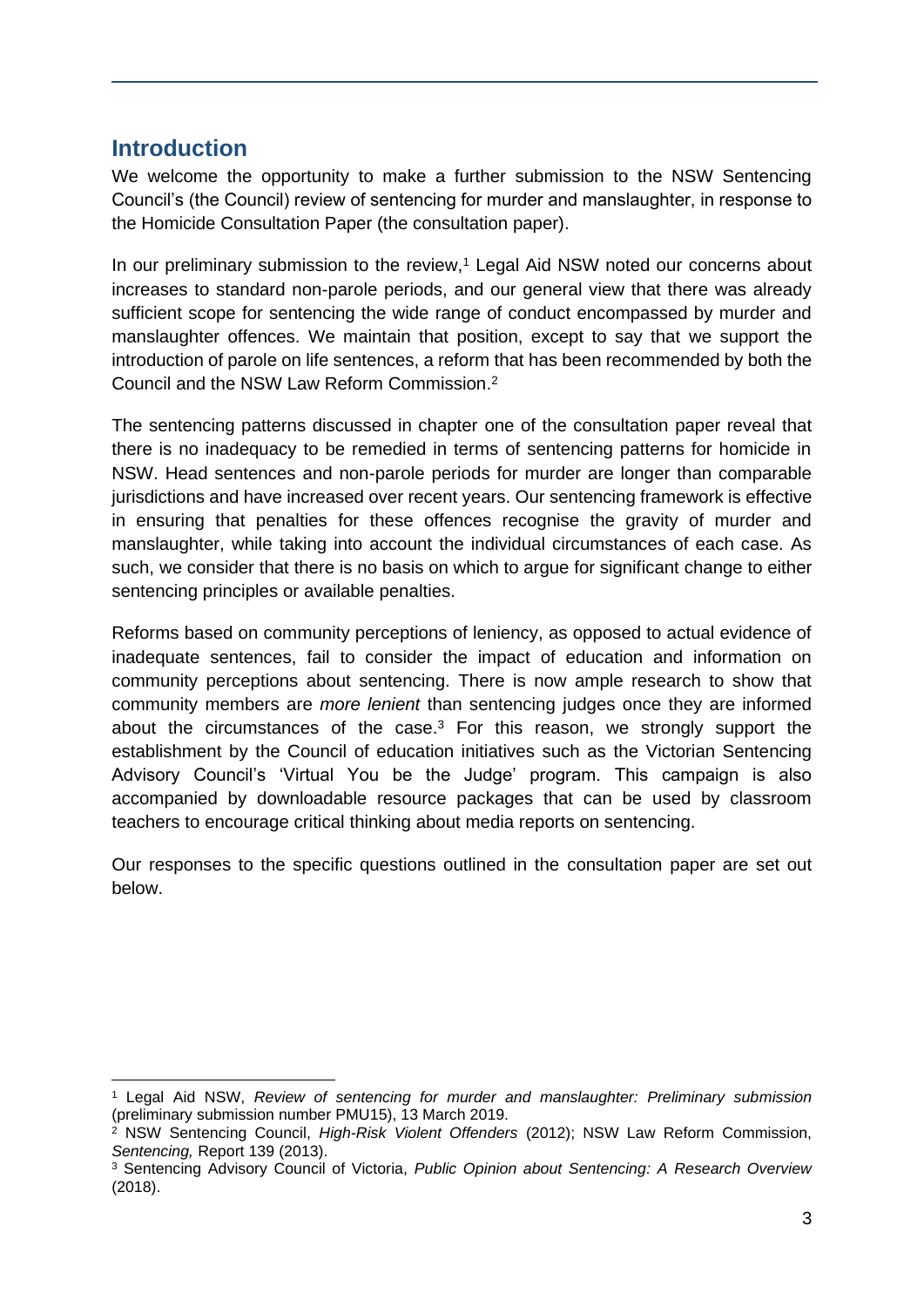## **Consultation questions**

## *3.1 Life sentences for murder*

(1) Are the existing principles that relate to imposing life sentences for murder appropriate? Why or why not? (2) If not, what should change?

The current principles relating to the imposition of a life sentence for murder provide adequate and appropriate scope for courts to reflect the circumstances of the offence and of the offender. The exception to this is s 54 of the *Crimes (Sentencing Procedure) Act 1999* (**the CSPA**), which prevents the setting of a non-parole period for a life sentence and which we discuss further below.

In response to the issues raised in the consultation paper, Legal Aid NSW's general position is to support an instinctive synthesis approach to sentencing. This approach has been confirmed as the correct way for courts to determine a sentence, and means that the court identifies:

*all the factors that are relevant to the sentence, discusses their significance and then makes a value judgment as to what is the appropriate sentence given all the factors of the case.* <sup>4</sup>

In keeping with this approach, we oppose legislative amendments that fetter discretion and interfere with the ability of sentencing courts to properly reflect the very wide range of circumstances in which homicides occur.

Section 61 of the CSPA, which provides for mandatory life sentences in certain cases, preserves the court's discretion to impose less than a life sentence when this is appropriate. We strongly support the retention of discretion in s 61, and as we stated in our preliminary submission, we would oppose any moves to expand the scope of the provision.

In relation to de facto life sentences, we suggest that no legislative clarity is required. Case law has properly recognised the fundamental principle of reflecting the seriousness of the offence, and the common law should be permitted to continue to respond to these cases as they arise.

In response to question 3.1, sentencing principles in relation to imposing life sentences for murder should remain as they are now, but non-parole periods for life sentences should be introduced, as discussed below.

<sup>4</sup> *Markarian v The Queen* [2005] HCA 25.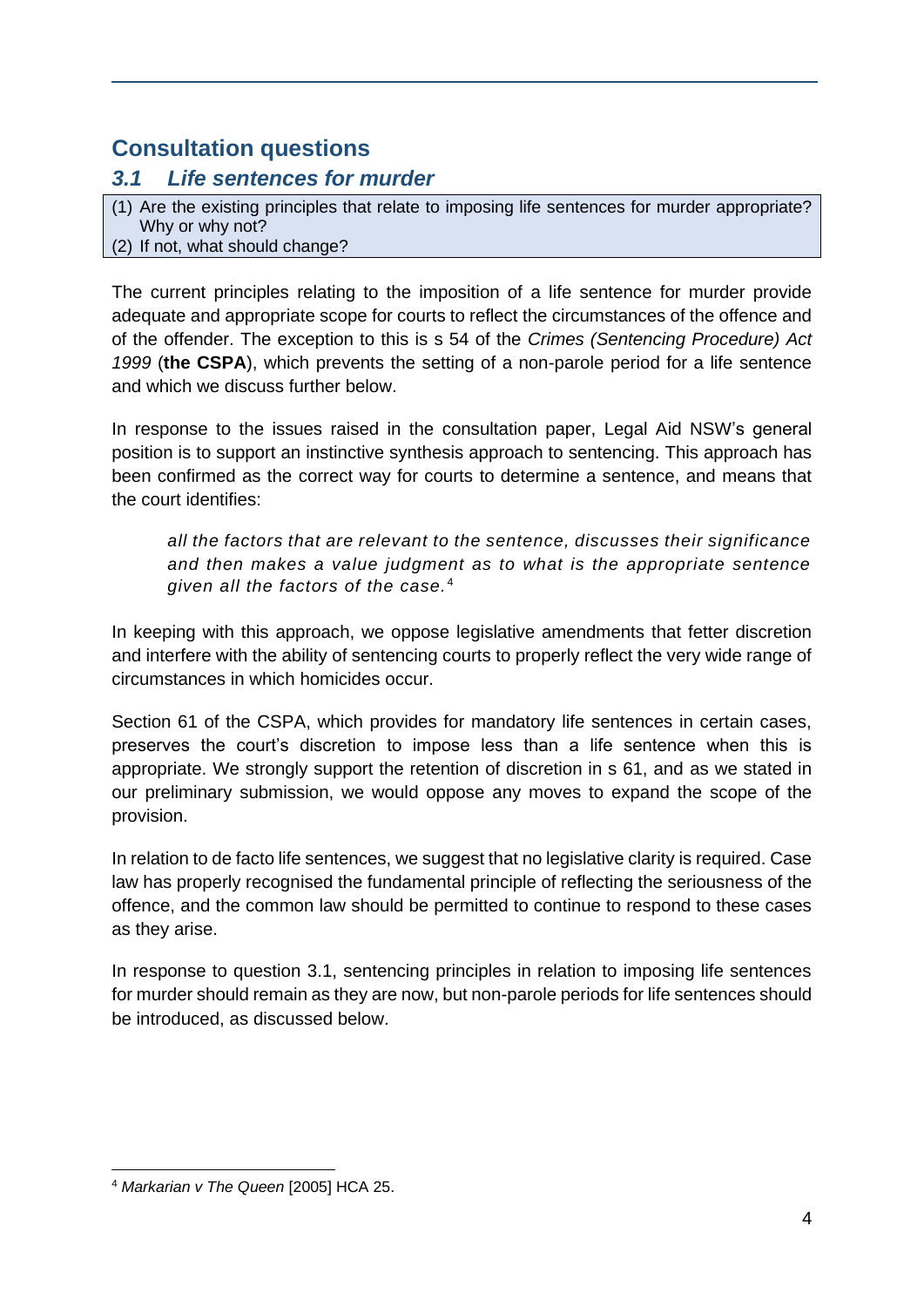## *3.2 Particular categories of murder victim*

(1) Are the existing principles and provisions that relate to sentencing for the killing of particular categories of victim appropriate? Why or why not? (2) If not, what should change?

We acknowledge the particular risks associated with certain occupations, and the need for sentences to reflect the seriousness of harm done to police officers in the course of their duties. However, the current structure of penalties for the murder of police officers is problematic.

Section 21A(2)(a) of the CSPA appropriately recognises that an offence is aggravated when it is committed against a police officer, emergency services worker, or other specified category of victim, if the offence arose because of the victim's occupation or work. Further, the higher standard non-parole period (**SNPP**) for the murder of certain categories of victim sets a guidepost that reflects the added seriousness of these cases.

These provisions recognise the additional risk involved in certain occupations, without changing the maximum penalty or the sentencing framework that applies in such cases. In contrast, s 19B of the *Crimes Act 1900* (NSW) (**Crimes Act**) creates an alternative mandatory sentencing framework for the murder of a police officer.

A separate sentencing framework for a particular category of victim sends a concerning message about the value of human life, in this case implying that the life of a police officer is inherently more valuable than that of other victims. In addition, the existence of mandatory life sentences creates a disincentive to plead guilty, leading to lengthier and more complex proceedings. This is not a sound trade-off, when other provisions already recognise the seriousness of this kind of offending.

We do not dispute the need to reflect the particular seriousness attached to the murder of public officials, however, s 21A of the CSPA and the guidepost of a higher SNPP already provide adequate mechanisms for doing so. We strongly oppose any expansion to s 19B of the Crimes Act, and we support the repeal of the provision on the basis that the equal value of all human life should be reflected by a single sentencing framework for murder. The appropriate penalty in each case will depend on whether the general criteria for a life sentence are met, as well as the outcome of a process of instinctive synthesis.

In relation to other categories of victim, our view is that there is already adequate scope to reflect the seriousness of conduct against vulnerable victims, and that no additional categories are required. For the reasons set out above, we oppose any additional penalties or mandatory sentencing schemes attaching to particular categories of victims. Victims should not be implicitly 'ranked' in importance by creating separate penalty regimes. Instead, particular harm done to specific categories of victims should continue to be considered as an aggravating factor as part of an instinctive synthesis approach.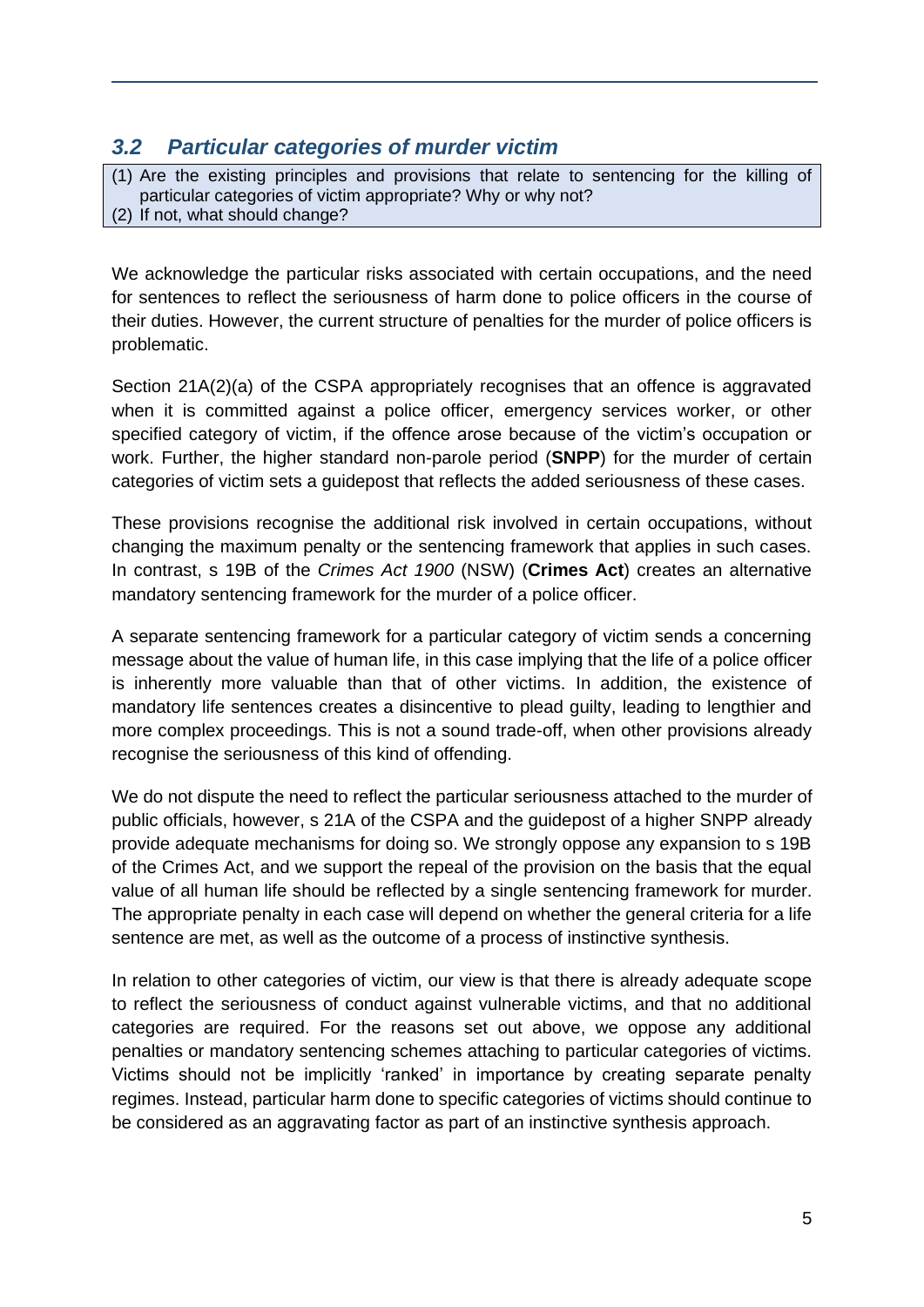## *3.3 Victim impact statements*

(1) Do the current provisions relating to victim impact statements in sentencing for homicide appropriately recognise the harms caused by murder and manslaughter? Why or why not? (2) If not, what should change?

In 2018 the Council gave in-depth consideration to the role of victims in sentencing and determined that the use of a victim impact statement was a matter that should continue to be quided by the common law, rather than legislative mandate.<sup>5</sup> The current consultation paper has included consideration of victim impact statements because the 2018 review was not specifically directed towards homicide victims. However, that review did consider the broad experience of victims in all proceedings and received submissions specifically from homicide victim support groups.

We suggest that there is no sound reason to revisit the findings of that review, and that the common law should be allowed to continue to develop guidelines on the appropriate use of victim impact statements. It would be undesirable and unwieldy to create a separate legislative regime for homicide victims. In our view, such a scheme could also raise complications and unjust outcomes. For example, if it were mandated that all victim impact statements were to be taken into account in determining the appropriate sentence:

- a murder might result in different sentences based solely on whether the victim had a loving family to make a statement
- the families of multiple homicide victims may have very different views about sentencing, and the court would be required to balance these views
- the victim impact statement may contain information that is inconsistent with the facts found in the verdict, which would present a particular risk for factfinders who must ensure there is a proper evidentiary basis for factors taken into account on sentencing.

## *3.4 Factors going to objective seriousness*

- (1) Are the existing factors considered relevant to the objective seriousness of an offence of murder or manslaughter appropriate? Why or why not?
- (2) If not, what should change?
- (3) Should any other factors be taken into account when assessing the objective seriousness of a particular murder or manslaughter offence?

The consultation paper discusses a range of common law factors that are relevant to the assessment of objective seriousness. There is no evidence that courts are erring in applying these factors, and it is appropriate that the common law be left to develop factors that are appropriate to each individual case. We oppose further legislative factors relevant to assessing objective seriousness on the basis that they are unnecessary, and would limit the discretion of sentencing courts.

<sup>5</sup> NSW Sentencing Council, *Victims' Involvement in Sentencing* (2018) p 42.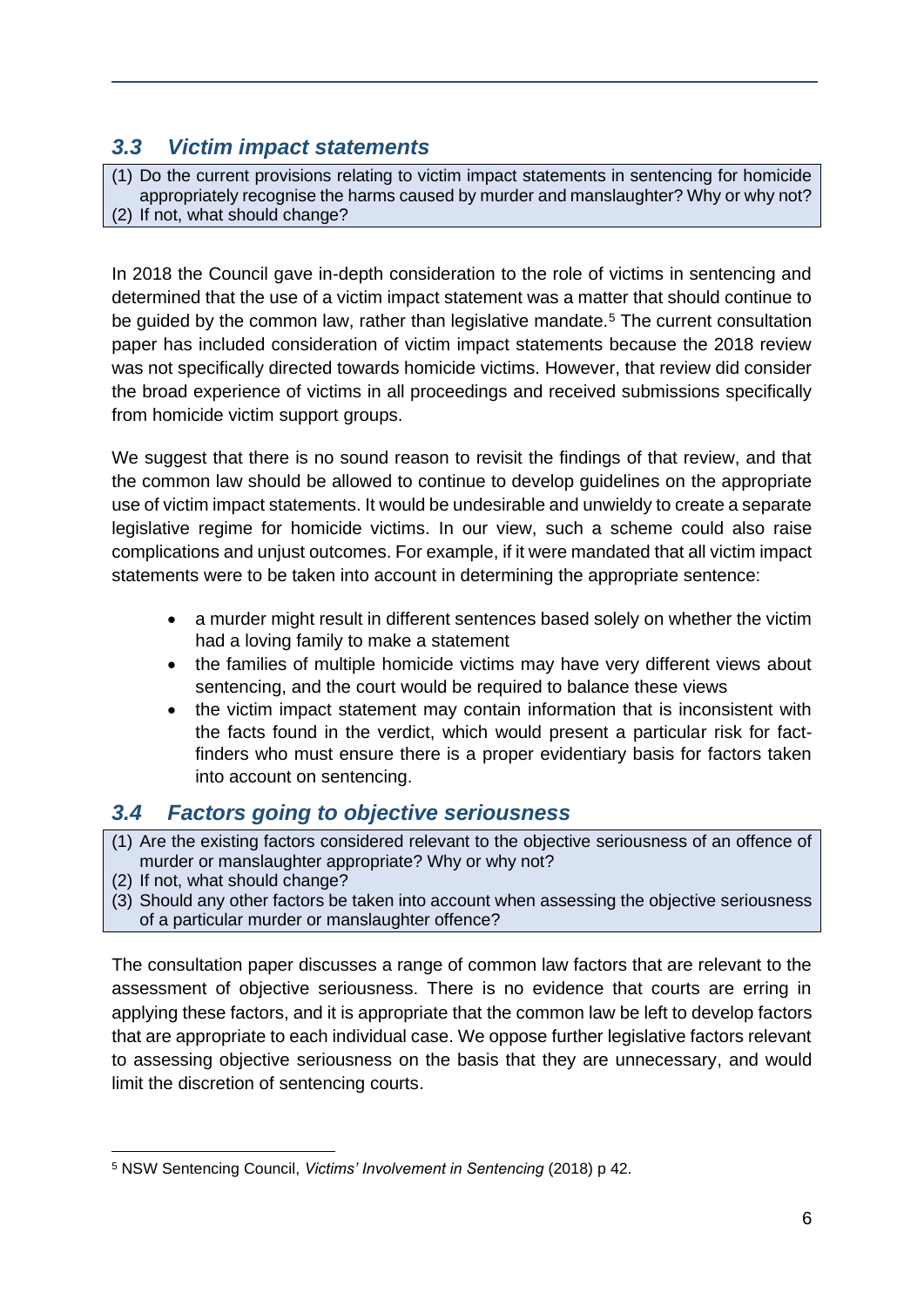In relation to the disclosure of the location of a body, s 135 of the *Crimes (Administration of Sentences) Act 1999* provides that the State Parole Authority must have regard to whether an offender has failed to disclose the location of a victim's body. We would oppose any changes that would mandate more stringent application of that provision. There can be legitimate limits to an inmate's knowledge of the location of remains. For example, there may be a co-accused who was involved in the disposal of the body, a person may maintain their innocence, or they may have significant mental health issues which prevent them from being able to provide useful information about location. It would be unjust if the State Parole Authority was prevented from releasing a prisoner on parole in circumstances such as these.

## *3.5 Sentencing for manslaughter*

(1) Are existing laws and principles that apply to sentencing for manslaughter appropriate for dealing with the range of circumstances that can give rise to a conviction for manslaughter? Why or why not? (2) If not, what should change?

The statistics set out in chapters one and two of the consultation paper indicate that courts are appropriately exercising discretion in manslaughter cases. The use of supervised bonds and suspended sentences in a number of cases reflects the breadth of conduct covered by the offence.

We support the continued exclusion of manslaughter from the SNPP scheme. There is no 'middle of the range' for an offence which covers such diverse behaviour, and it is therefore not a useful exercise to compare cases which encompass such a wide range of culpability. It would be impossible to set an appropriate SNPP, or to apply any SNPP during sentencing.

In response to the issues raised in chapter 6 below, we discuss the need for intensive correction orders to be made available for manslaughter offences.

## *4.1 Sentencing for DV related homicide*

- (1) Are the sentences imposed for homicide in the context of domestic or family violence adequate? Why or why not?
- (2) What changes, if any, should be made to penalty provisions that relate to homicide in the context of domestic or family violence?
- (3) Are the current sentencing principles relating to sentencing for domestic violence homicides appropriate? Why or why not?
- (4) How could the current sentencing principles relating to sentencing for domestic violence homicides be changed?
- (5) Should additional aggravating factors be legislated? Why or why not?
- (6) What changes, if any, should be made to the law to allow domestic violence context evidence to be admitted to sentencing proceedings?
- (7) What changes, if any, should be made to bench books to assist courts in sentencing for domestic violence related homicide?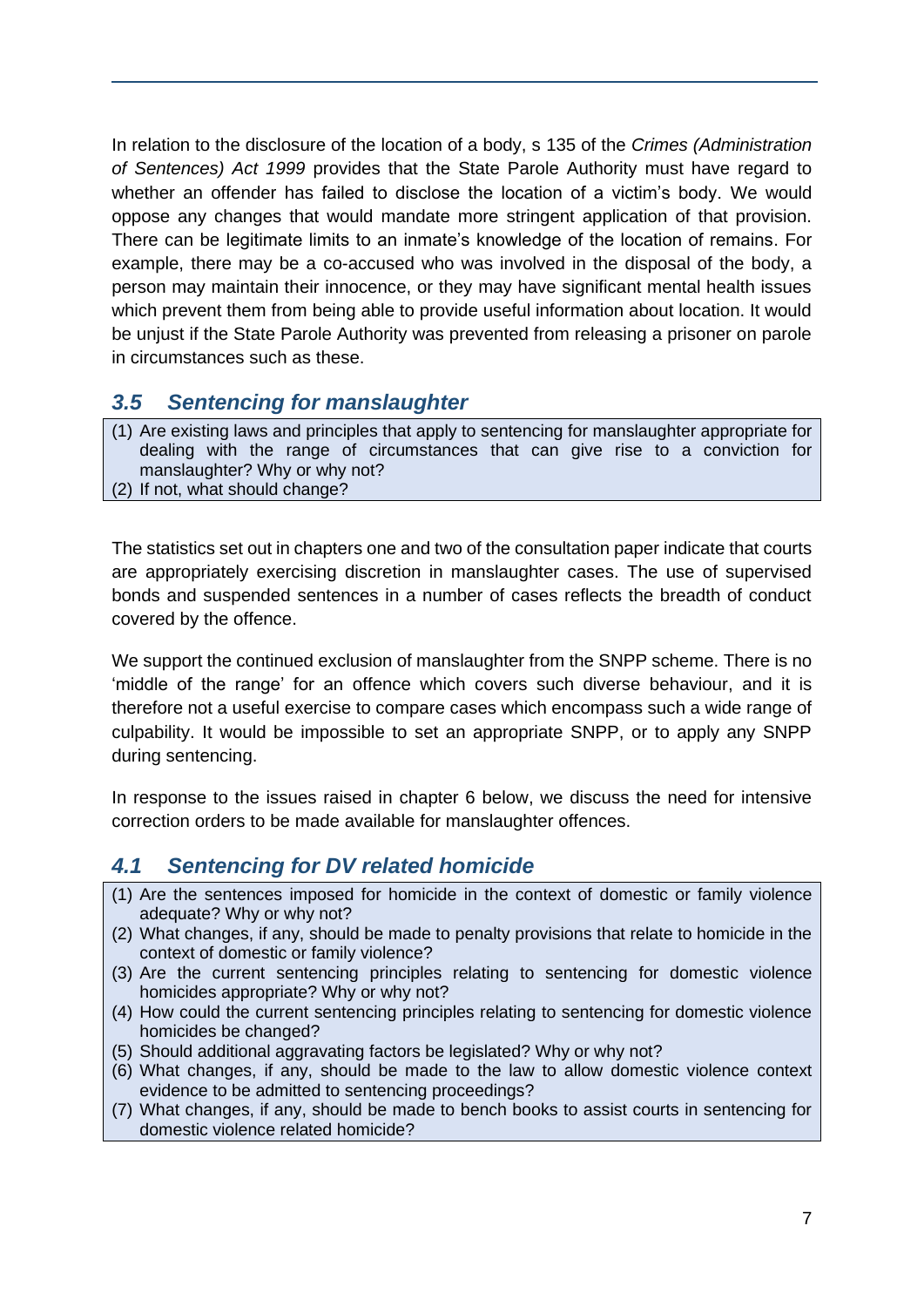In relation to domestic or family violence homicide not involving intimate partners, the statistics indicate that sentences are comparable to other categories of homicide and are adequate.

It is difficult to say whether the sentences that are imposed for intimate partner homicide are adequate or not. We agree that any clear indication of a systemic tendency by courts to impose lesser sentences for intimate partner murders than other homicides would be cause for concern. However, the relatively low number of cases in this category (17 cases over three years) makes it difficult to draw concrete conclusions about sentencing patterns. The statistics in the consultation paper indicate that, between 2015 and 2018, the mean head sentence and non-parole period was slightly lower for intimate partner homicide than for other homicides. However, this conclusion is drawn from 17 cases over three years, and does not include cases sentenced after the 2018 sentencing reforms. Further, the distinction is based on the mean, which is more sensitive to outliers, particularly with a small number of cases—lower sentences may have been appropriate in the circumstances of some of these cases, but their effect in this small sample is to pull down the mean. In these circumstances, it would seem more appropriate to consider the median head sentence and non-parole period, which are on par with those imposed for other murders.

The Council has not provided detailed information in relation to the 17 cases in question and it is not possible to consider the adequacy of sentences imposed in the absence of this analysis.

Changes to penalty provisions should be based on unambiguous evidence demonstrating a need for reform. In our view, while sentencing trends should be closely monitored to ensure intimate partner homicides attract appropriate penalties, at this time the data presented in the consultation paper does not provide a sufficient evidence base for changes to penalty provisions.

We suggest that the Council should, on a regular basis, undertake a detailed review of sentences imposed for intimate partner homicide, as part of its statutory obligation to review sentencing trends and practices. This review should consider not only sentencing statistics, but also an in-depth analysis of cases, such as that carried out by the Domestic Violence Death Review Team. If changes to the Sentencing Bench Book and judicial training are implemented, these reviews would also provide an opportunity to gauge changes in language used in sentencing remarks, and consider whether and to what extent courts are appropriately recognising the dynamics of domestic and family violence when considering issues such the good character of the defendant.

Current sentencing principles for domestic violence homicides are generally appropriate. In line with existing practice, we consider it appropriate that courts continue to consider whether the offender was a primary victim of domestic and family violence perpetrated by the deceased.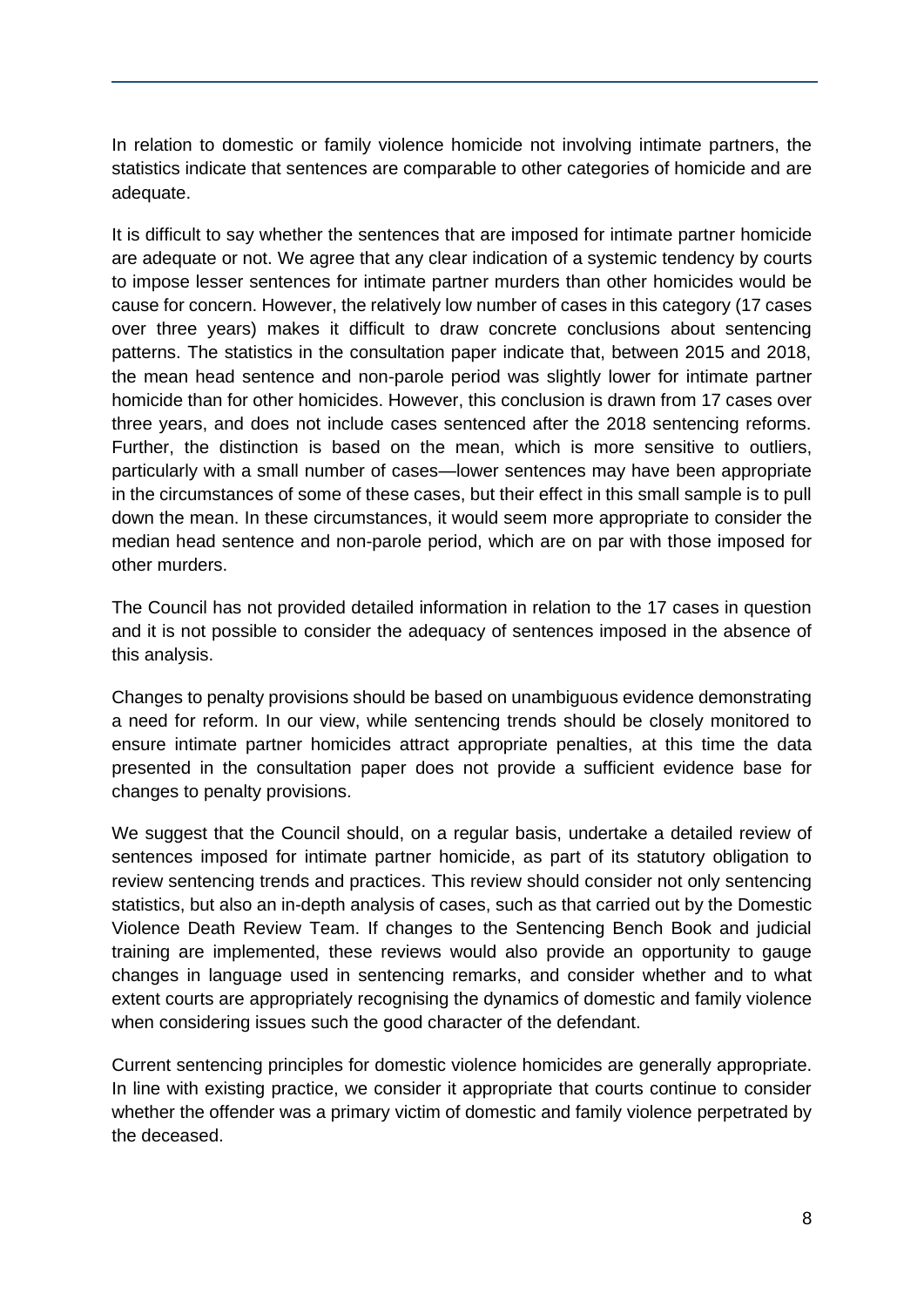In general, we do not support the addition of factors to s 21A of the CSPA. The provision causes significant confusion, risks double counting of factors, and encourages a checklist approach to sentencing. Notwithstanding these concerns, it may be useful to amend s 21A(2)(j) so that it also refers to offences committed in breach of an ADVO. The amendment would require careful drafting to ensure that it does not go beyond codifying the existing common law, and to avoid double counting where the breach is separately charged.

We do not think there should be specific changes to allow context evidence to be admitted. The common law already provides for such evidence to be considered in sentencing.<sup>6</sup> It is clear that 'course of conduct' provisions in the ACT and the Commonwealth have created confusion and there are significant complexities around giving legislative recognition to patterns of behaviour. Changes that are intended to better capture the dynamics of domestic and family violence may have the unintended consequence of reducing guilty pleas and increasing the trauma of proceedings for victims' families due to the reduced likelihood of the parties agreeing to the facts of the case.

We agree with the consultation paper that there are issues with the way that domestic violence is referred to in some sentencing remarks, and this can cause considerable distress for victims and the community. Research has found that language describing domestic violence as a "loss of control" persists, and that courts often accept and replicate offender explanations for their conduct which minimise personal responsibility.<sup>7</sup>

Remarks on sentence are an opportunity to denounce domestic and family violence and challenge cultural attitudes about why domestic violence homicides occur. We support changes to the Sentencing Bench Book to better reflect the nature and dynamics of domestic and family violence, to ensure that courts consider the context of this type of offending when sentencing. Additional content could draw from case law, domestic and family violence specialist services, existing Judicial Commission research on sentencing remarks and the National Domestic and Family Violence Bench Book. Amendments should include reference to the underreporting of domestic and family violence and the fact that this is commonly a result of coercion by the offender. We also support additional training on domestic and family violence for participants in the criminal justice system, including judicial officers.

We are also supportive of other non-legislative reforms, such as those suggested by the Domestic Violence Death Review Team in its 2015-2017 Report, which address the underlying structural and cultural issues that contribute to domestic violence homicide. For example, it would also be worthwhile to develop a guide for the media to improve reporting

<sup>6</sup> See, for example, *R v Villaluna* [2017] NSWSC 1390

<sup>7</sup> E Buxton-Namisnyk and A Butler, "What's Language Got to Do with it? Learning from Discourse, Language and Stereotyping in Domestic Violence Homicide Cases" (2017) 29 *Judicial Officers' Bulletin* 49.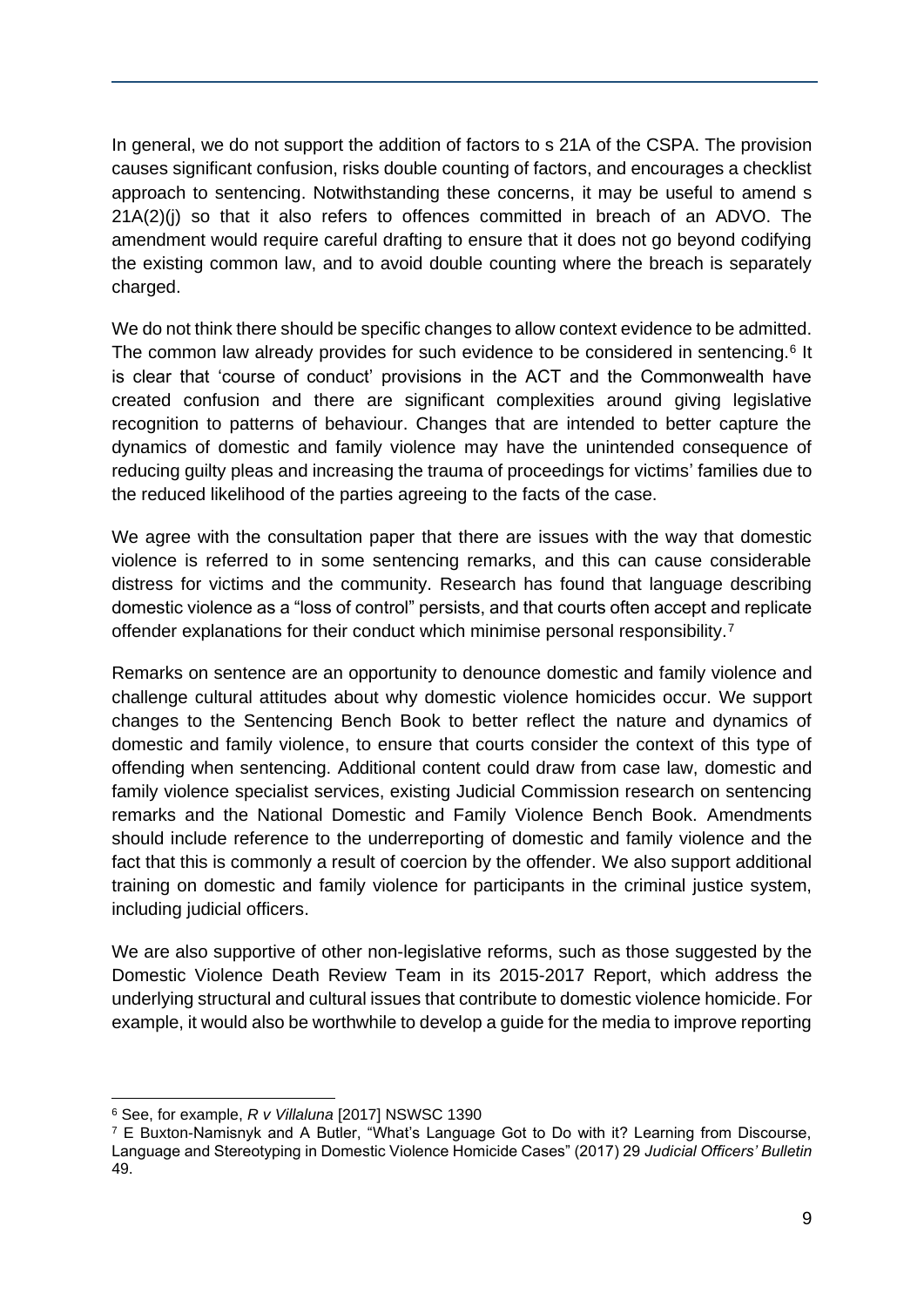around domestic and family violence homicides, and to improve the language used in the criminal justice system to describe domestic and family violence.

## *5.1 Sentencing for child homicide*

- (1) Are the sentences imposed for the killing of children adequate? Why or why not?
- (2) What changes, if any, should be made to penalty provisions that relate to the killing of children?
- (3) Are the current sentencing principles relating to sentencing for the murder or manslaughter of children appropriate? Why or why not?
- (4) How could the current sentencing principles relating to sentencing for the murder or manslaughter of children be changed?
- (5) What other changes could be made to the law to deal more appropriately with cases involving the murder or manslaughter of a child?

Sentences imposed for the killing of children appear to be adequate. In relation to murder, sentences are higher than in cases involving a non-child victim. In relation to sentences for manslaughter, again, caution should be exercised before concluding that any inadequacy exists. The statistics outlined in the consultation paper are based on nine cases. The courts have recognised the inherent difficulties in deducing sentencing patterns from past cases due to the breadth of culpability covered.<sup>8</sup> Given this acknowledged difficulty, it would be concerning to base sentencing reform, particularly increasing the severity of sentences, on sentencing statistics gleaned from such a small sample. Lower sentences may simply reflect the fact that many of these cases involve tragic, complex circumstances, which courts must balance appropriately. In our view, there is no clear evidence of a pattern of inadequacy and, consequently, no increases to existing penalty provisions are warranted.

We note that the consultation paper raises a number of child neglect offences without putting forward a specific proposal for comment. Criminal neglect offences raise concerns about the criminalisation of vulnerable women experiencing chronic disadvantage. Child neglect is often closely linked to family violence and victims of violence may struggle to be effective parents.<sup>9</sup> Any new offences would require specific detailed consideration and Legal Aid NSW would welcome further consultation if the Council is considering recommending the introduction of such offences.

Existing sentencing principles relating to murder or manslaughter of children are appropriate and should not be changed. Aggravating factors in NSW already reflect the vulnerable position of children, and the relationship of trust with parents and carers.

We note that life sentences for child murder are imposed more commonly in Victoria, where non-parole periods may be set on life sentences. If reform to increase sentences for child homicide is desired, the Victorian experience suggests that introducing parole periods on life sentences in NSW may be effective in achieving this objective. The NSW

<sup>8</sup> *R v Woodland* [2001] NSWSC 416; *R v Hoerler* [2004] NSWCCA 184.

<sup>9</sup> Australian Law Reform Commission, *Family Violence–A National Legal Response,* Report 114, [20.8].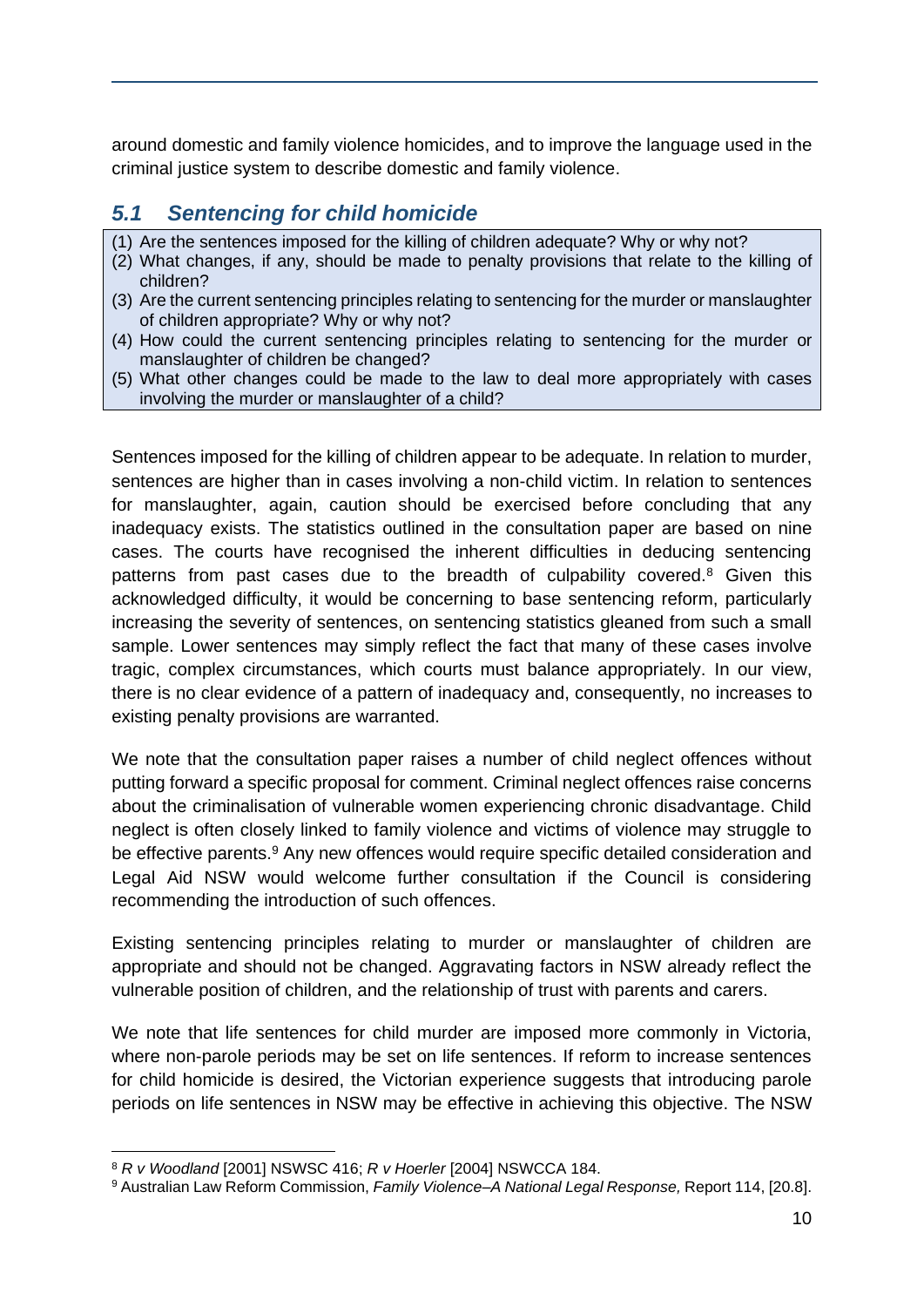Law Reform Commission's 2013 report on Sentencing suggested that the introduction of parole on life sentences may have the result of increasing the use of life sentences by the courts.<sup>10</sup>

If any changes are recommended as part of this review, it is essential that they distinguish between adult and juvenile offenders who commit child homicide. Different considerations apply when dealing with child homicides by juvenile offenders, and care should be taken to reflect this in any recommendations.

In our view, an additional statement under s 3A of the CSPA relating specifically to the purposes of sentencing in child homicide cases is not required. However, if the Council concludes that additional guidance is required in relation to aggravating and mitigating factors, we would support changes to the Sentencing Bench Book to provide this guidance. In addition, we would support guidance on sentencing cases of child neglect resulting in death.

## *6.1 Maximum penalty for manslaughter*

(1) What changes, if any, should be made to the maximum penalty provisions that relate to manslaughter?

Legal Aid NSW submits that there should be no changes to the maximum penalty for manslaughter. The statistics provided in chapter 2 of the consultation paper indicate that sentences for manslaughter are not approaching the maximum available penalty. For an increase in the maximum penalty to be warranted, in our view there should be evidence that courts are regularly imposing sentences at the top of the range, indicating that they may have imposed a higher sentence if one was available. This is not the case here. Further, there is no indication that a higher maximum penalty is required as a 'guidepost'. Sentences imposed for manslaughter are in line with those imposed in other states and territories,<sup>11</sup> with no indication that courts in NSW are being lenient or failing to properly recognise the circumstances of individual cases when sentencing. As such, we consider that the existing maximum penalty provides adequate scope for courts to impose appropriate sentences.

#### *6.2 Mandatory minimum penalties*

(1) For what types of homicide, if any, should mandatory minimum penalties be introduced? (2) What should the duration of any mandatory minimum penalties be?

We strongly oppose mandatory minimum penalties for any offence. The significantly impinge on judicial discretion and the principle of individualised justice. When considering mandatory minimum penalties in the context of federal offences, the Australian Law

<sup>10</sup> NSW Law Reform Commission, *Sentencing*, Report 139 (2013), [8.34].

<sup>11</sup> Consultation paper, chapter 1.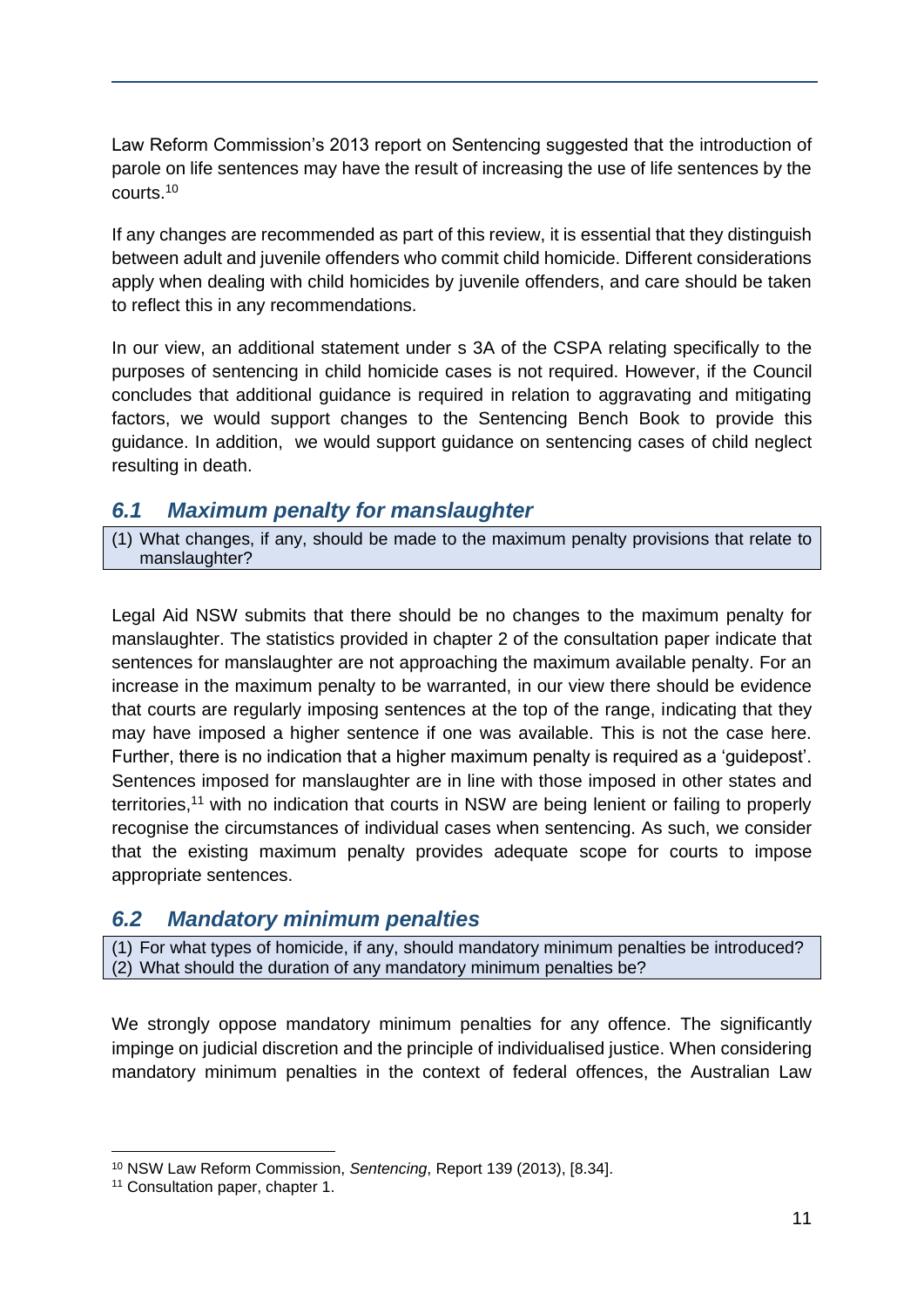Reform Commission recommended amendments to 'ensure that no mandatory minimum term of imprisonment is prescribed', noting that:

*Prescribing mandatory terms of imprisonment … is generally incompatible with sound practice and principle in this area. Mandatory sentencing has the potential to offend against the principles of proportionality, parsimony and individualised justice. In particular, the ALRC considers that the judiciary should retain its traditional sentencing discretion to enable justice to be done in individual cases. <sup>12</sup>*

Mandatory minimum penalties have been canvassed a number of times by the Council,<sup>13</sup> and the arguments against such penalties have been clearly articulated by the Law Council of Australia in its 2014 discussion paper on mandatory minimum sentences. In summary, mandatory penalties:

- can result in unjust and disproportionate sentences
- do not demonstrably deter crime
- potentially increase recidivism
- do not have regard to rehabilitation prospects or risk of reoffending
- undermine community confidence in the criminal justice system
- displace discretion from the courts to law enforcement and prosecutors
- increase economic costs to the community, and
- are inconsistent with Australia's international obligations.<sup>14</sup>

#### *6.3 Mandatory life imprisonment*

- (1) Should a sentence of mandatory life imprisonment apply to any other categories of murder? If yes, which ones?
- (2) What changes, if any, should be made to the existing provisions relating to mandatory life imprisonment for the murder of a police officer?

For the reasons set out in response to question 3.2 above, we do not support the existing mandatory penalty in s 19B of the Crimes Act. Our response to question 6.2 provides reasons for our strong opposition to any additional mandatory penalties.

In its 2012 report on High Risk Violent Offenders, the Council considered whether there should be any extension to the availability of life sentences. It recommended against any expansion, finding that:

*widening the category of offences for which a life sentence should be available (whether with or without the capacity to specify a NPP) could result in [an] unintended and inappropriate increase in sentencing.* 15

<sup>12</sup> Australian Law Reform Commission, *Same Crime, Same Time,* Report 103 (2006), [21.63].

<sup>13</sup> For example, NSW Sentencing Council, *Alcohol and Drug Fueled Violence,* Final Report (2015); NSW Sentencing Council, *Repeat Traffic Offenders*, Consultation Paper (2018); NSW Sentencing Council, *Penalties Relating to Sexual Assault Offences in NSW,* Final Report, Volume 3 (2009).

<sup>14</sup> Law Council of Australia, *Mandatory Sentencing Discussion Paper* (2014).

<sup>15</sup> NSW Sentencing Council, *High-Risk Violent Offenders* (2012), p 153.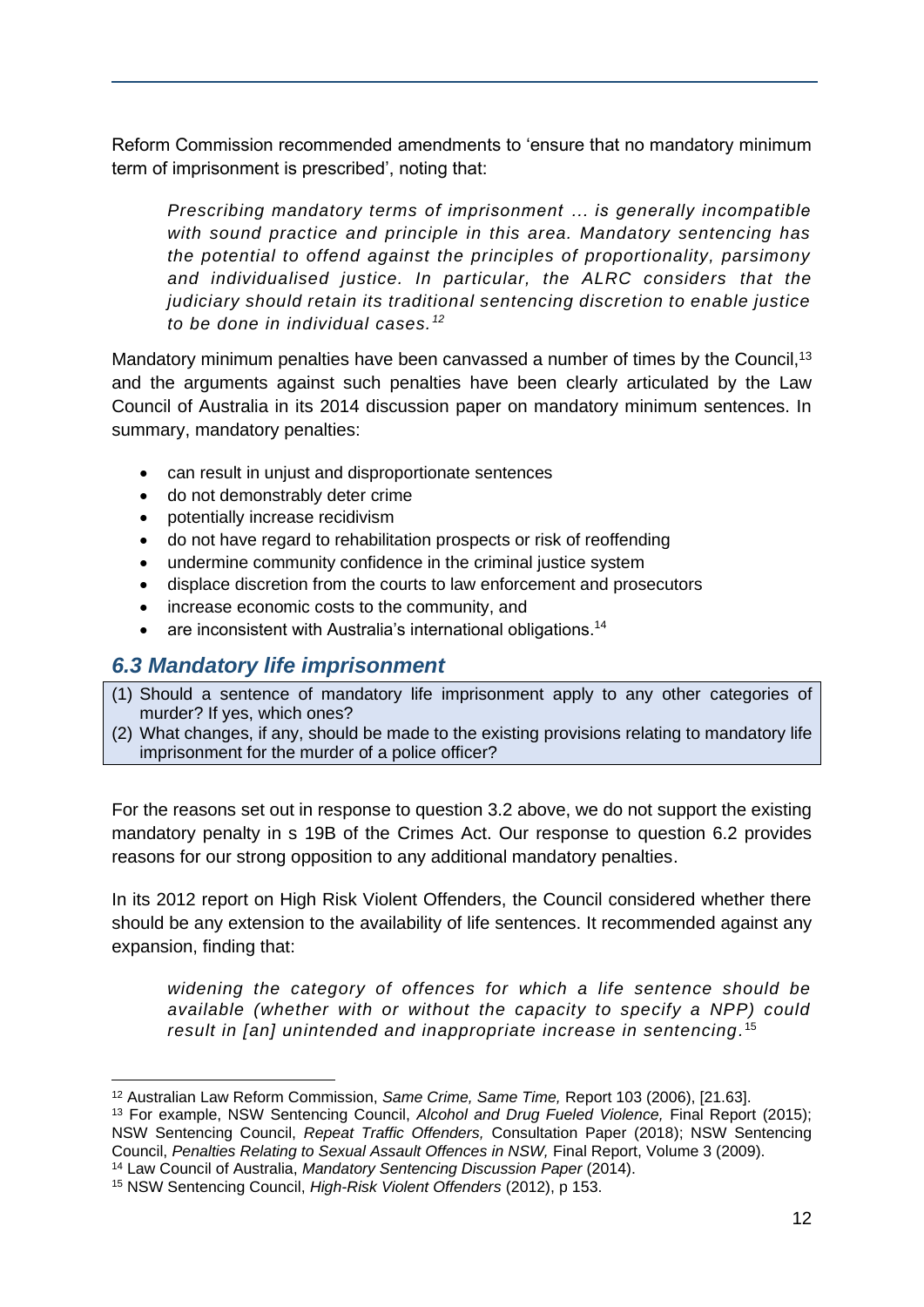## *6.4 Discretionary life imprisonment with a non-parole period.*

(1) Should it be possible (without removing the possibility of a life sentence without parole) to impose a life sentence with a non-parole period? Why or why not?

We strongly support the introduction of non-parole periods to life sentences. This reform would bring NSW into line with other jurisdictions and would implement long-standing recommendations of both the Council and the NSW Law Reform Commission.<sup>16</sup>

There are a number of benefits to introducing parole on life sentences. First, the introduction of parole periods would considerably mitigate the human rights concerns raised by the existing life sentence regime in NSW. Second, it would provide courts with greater flexibility when dealing with the most serious cases of homicide, where the rehabilitative prospects of the offender are unknown at the time of sentencing. As suggested by the NSW Law Reform Commission, $17$  this may increase the use of life sentences, which has the further benefit of addressing any community concerns about the adequacy of sentencing in serious cases. This proposition seems to be borne out by sentencing statistics in Victoria, discussed above.

For prisoners with no prospect of parole, there is little incentive to engage with rehabilitation. In our experience, this can result in reduced compliance with correctional centre rules and even security breaches such as distribution of prohibited goods by offenders who feel like they have nothing to lose. As such, another reason to introduce parole on life sentences is that it would promote rehabilitation and good behaviour in custody, and potentially increase prison security.

Finally, if the use of life sentences increased as predicted by the NSW Law Reform Commission, more serious offenders would be subject to lifetime parole. The use of lifetime parole would provide a sounder footing for ongoing supervision of serious offenders than the existing high-risk offender scheme. Offenders who continue to pose a high risk at the end of their parole period would not be released. Those who were released would be monitored under the parole system. In both cases, ongoing detention and supervision would be in line with the sentence imposed by the court, rather than further orders after the expiry of a sentence.

If parole is introduced on life sentences, we submit that the non-parole period should be left open for the courts to determine. Minimum, maximum or standard non-parole periods would impinge on the court's discretion, and are unnecessary in circumstances where the availability of a life sentence already provides an unambiguous guidepost as to the seriousness with which the legislature views the offence.

<sup>16</sup> NSW Sentencing Council, *High-Risk Violent Offenders* (2012); NSW Law Reform Commission, *Sentencing,* Report 139 (2013).

<sup>17</sup> NSW Law Reform Commission, *Sentencing,* Report 139 (2013).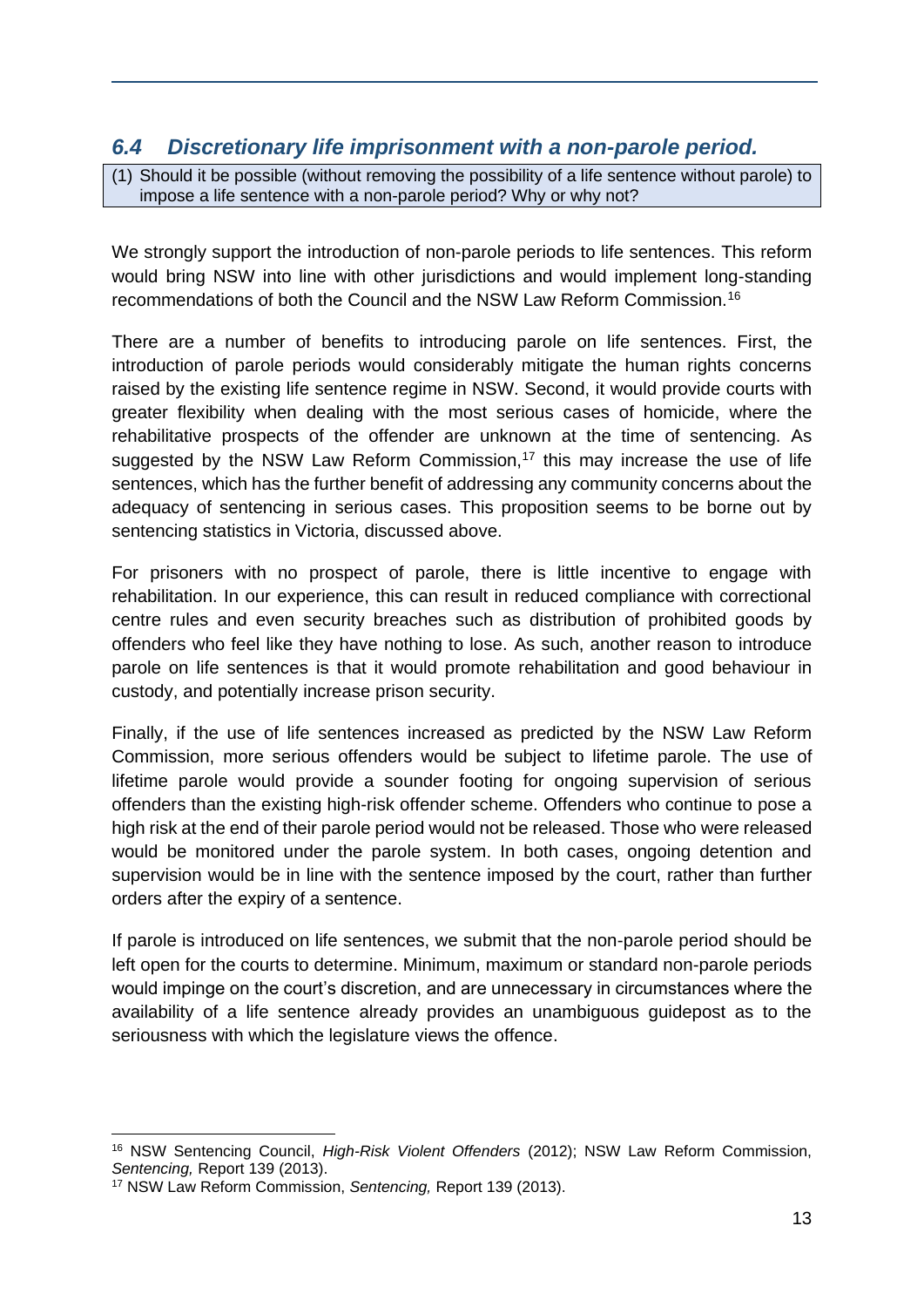## *6.5 Mandatory life imprisonment with a non-parole period.*

(1) Should there be a mandatory sentence of life imprisonment for murder with a minimum non-parole period? Why or why not?

We strongly oppose mandatory sentences and minimum non-parole periods for the reasons outlined above. Further, the reasons provided in the consultation paper (that the proposal would allow full assessment of an offender before they are released and would prevent people from being released without attempting rehabilitation) are already a feature of our parole system. These objectives would be equally as well served by providing courts with full discretion as to the parole period imposed, and relying on the existing processes of the Serious Offenders Review Council and the State Parole Authority to fully consider issues surrounding release at the time that parole is considered.

The basis for introducing parole on life sentences would be to increase the discretion available to courts when dealing with serious cases. Shifting to mandatory sentences or minimum non-parole periods undermines this intention, and would create additional limitations on courts trying to impose appropriate sentences.

## *6.6 Existing standard non-parole periods*

- (1) Should murder offences continue to attract a standard non-parole period? Why or why not?
- (2) Should the existing standard non-parole periods for murder be changed? Why or why not? (3) If yes, what should they be?

Legal Aid NSW has consistently raised concerns with the SNPP scheme. Although there has been some clarification in the wake of the decision in *Muldrock v The Queen*, <sup>18</sup> the scheme still creates unnecessary confusion, and there continue to be issues with the transparency and consistency involved in the setting of SNPPs.

Although it predated the decision in *Muldrock*, the court in *R v Apps* discussed some of the difficulties in applying the SNPP for murder:

*The crime of murder has a wide variation in the states of mind which must accompany the act which caused the death of the deceased. That particular state of mind is directly relevant to the determination of the objective seriousness of the crime charged, in that it is related to the commission of the crime itself … Significantly, none of the various standard non-parole periods specified in the Table for the various forms of aggravated crimes relate to the state of mind with which the offender commits the crime. That*  fact leads me to the conclusion that, for murder, the standard non-parole *period relates to a crime in the middle of seriousness relating to all the various states of mind which may constitute that crime. The Legislature could not have intended that a sentencing judge impose the same standard non-parole period for a murder involving an intent to kill as one without any such intent but during the commission by an accomplice of the accused of* 

<sup>18</sup> [2011] HCA 39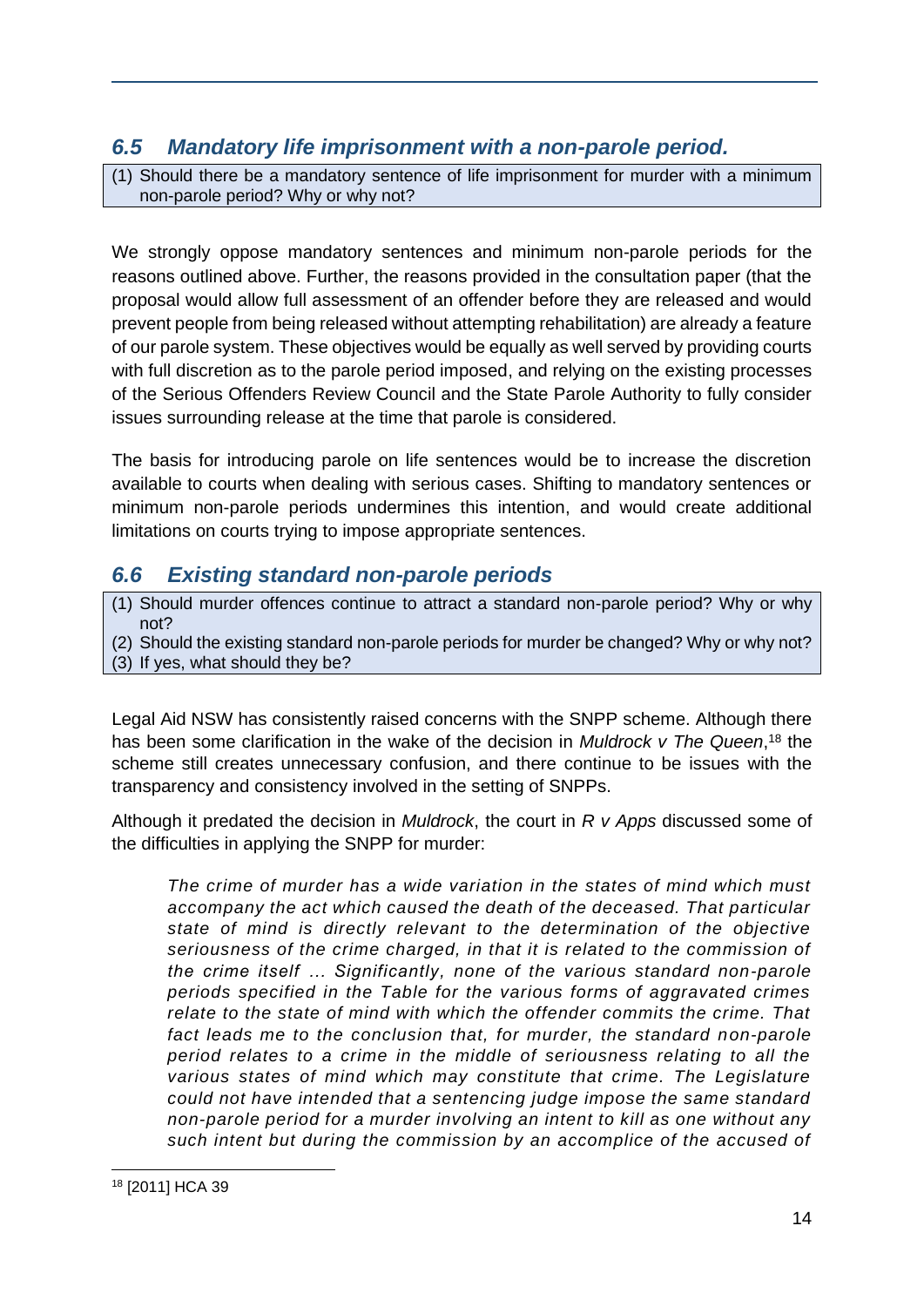*a crime punishable by imprisonment for life or for twenty-five years (Crimes Act 1900, s 18).*<sup>19</sup>

As stated above, the maximum penalty for murder offences already serves as a clear yardstick, leaving little work for the SNPP, particularly following the amendments subsequent to *Muldrock.*<sup>20</sup> As such, we support the removal of murder from the SNPP scheme. However, if murder is retained in the scheme, we oppose any increase to the SNPP, as no strong arguments supporting an increase have been provided in the consultation paper. The Council considered SNPPs in relation to offences attracting a maximum penalty of life imprisonment in its 2013 report on SNPPs, and found that existing SNPPs were appropriate.<sup>21</sup>

#### *6.7 New standard non-parole periods*

(1) Should any new standard non-parole periods be introduced for murder? Why or why not? (2) If yes, what should they be and in what circumstances should they operate?

We oppose any new SNPPs for the reasons outlined above. Where SNPPs are established, this should be done in accordance with the clear principles established by the Council in its 2013 report on SNPPs.<sup>22</sup> The consultation paper does not establish any clear basis for introducing new SNPPs for murder.

#### *Question 6.8: Concurrent serious offences*

(3) What new provisions, if any, should apply where a homicide offender has committed one or more additional serious offences

New provisions are strongly opposed by Legal Aid NSW. The common law should be allowed to develop and respond to individual cases as required. The case examples in the consultation paper demonstrate that courts already carefully consider how additional serious offences should be dealt with in sentencing. The suggested options of mandatory minimum non-parole periods, mandatory life sentences and mandatory cumulation of sentences all undermine the court's discretion and raise serious concerns in relation to interference with the institutional integrity of courts. These approaches offend the principle of individualised justice, which greatly increases the risk of perverse sentencing outcomes.

## *Question 6.9: Redetermining natural life sentences*

(4) In what circumstances, if any, would it be appropriate to have a scheme of judicial redetermination of natural life sentences for murder

We support the ability to redetermine existing life sentences for the same reasons as we support introduction of a non-parole period on life sentences. At a minimum, the scheme

<sup>19</sup> *R v Apps* [2006] NSWCCA 290.

<sup>20</sup> *Crimes (Sentencing Procedure) Amendment (Standard Non-parole Periods) Act 2013.*

<sup>21</sup> NSW Sentencing Council, *Standard Non-Parole Periods* (2013), p 43.

<sup>22</sup> NSW Sentencing Council, *Standard Non-Parole Periods* (2013), recommendation 2.1.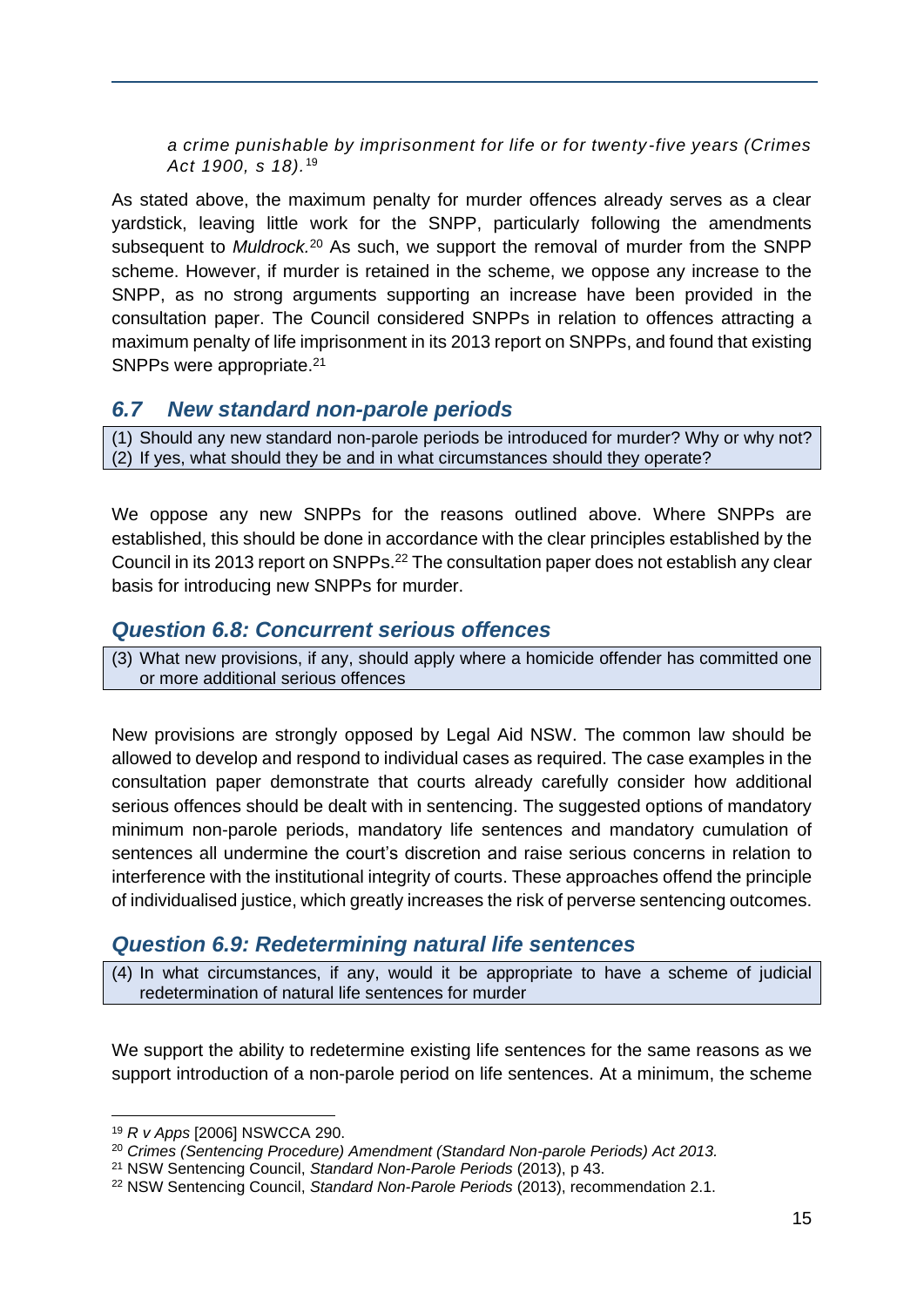should allow for a non-parole period to be set on existing life sentences that do not come within the existing redetermination scheme.

We acknowledge the difficulty for families in retrospective application of such a scheme. Some options to recognise these concerns may include providing a minimum period that should apply before a redetermination application can be made, and providing that the outcome of redetermination is to set a non-parole period, rather than to reduce the head sentence. However, even with such provisions, extended periods of 'life means life' political discourse in NSW, mean that families would have high expectations in terms of maintenance of life sentences and would require substantial support to understand and participate in the redetermination process. It would also be helpful to offer support and education to families at the time of sentencing, so that they fully understand parole and/or redetermination processes.

Any redetermination process would require clear triggers for the offering of therapeutic programs in custody so that offenders have had an opportunity to participate in programs before applying for redetermination.

Introduction of a redetermination scheme should not replace the ability to set a non-parole period when imposing a life sentence.

## *6.10 Managing high risk offenders*

(5) What provision, if any, should be made for the management of high-risk offenders in relation to murder or manslaughter?

In our view, no further provision should be made for the management of high-risk offenders. The Sentencing Council's 2012 report on high risk violent offenders canvassed the option of indefinite detention and provided clear reasons for preferring a post-custody management scheme. It is unclear why the proposal is now being revisited when an extensive system for managing high-risk offenders has already been established.

The UK experience with indefinite sentences of Imprisonment for Public Protection (**IPPs**) is instructive. IPPs were imposed on large numbers of offenders, who ended up being detained for longer than their non-parole period due to a lack of available intervention programs in overcrowded prisons. After only seven years, IPPs were abandoned because the system proved to be 'indefensible'.<sup>23</sup>

The objectives of encouraging participation in rehabilitation activities is already met by s 25C of the *Crimes (High Risk Offenders) Act 2006*, which requires that offenders be warned about the prospect of post-custody management. Encouraging rehabilitation for those sentenced to life imprisonment would be better achieved by introducing the prospect of parole.

<sup>23</sup> Jacqueline Beard, *Briefing Paper: Sentences of Imprisonment for Public Protection*, House of Commons (UK) Paper No 6086 (2019).